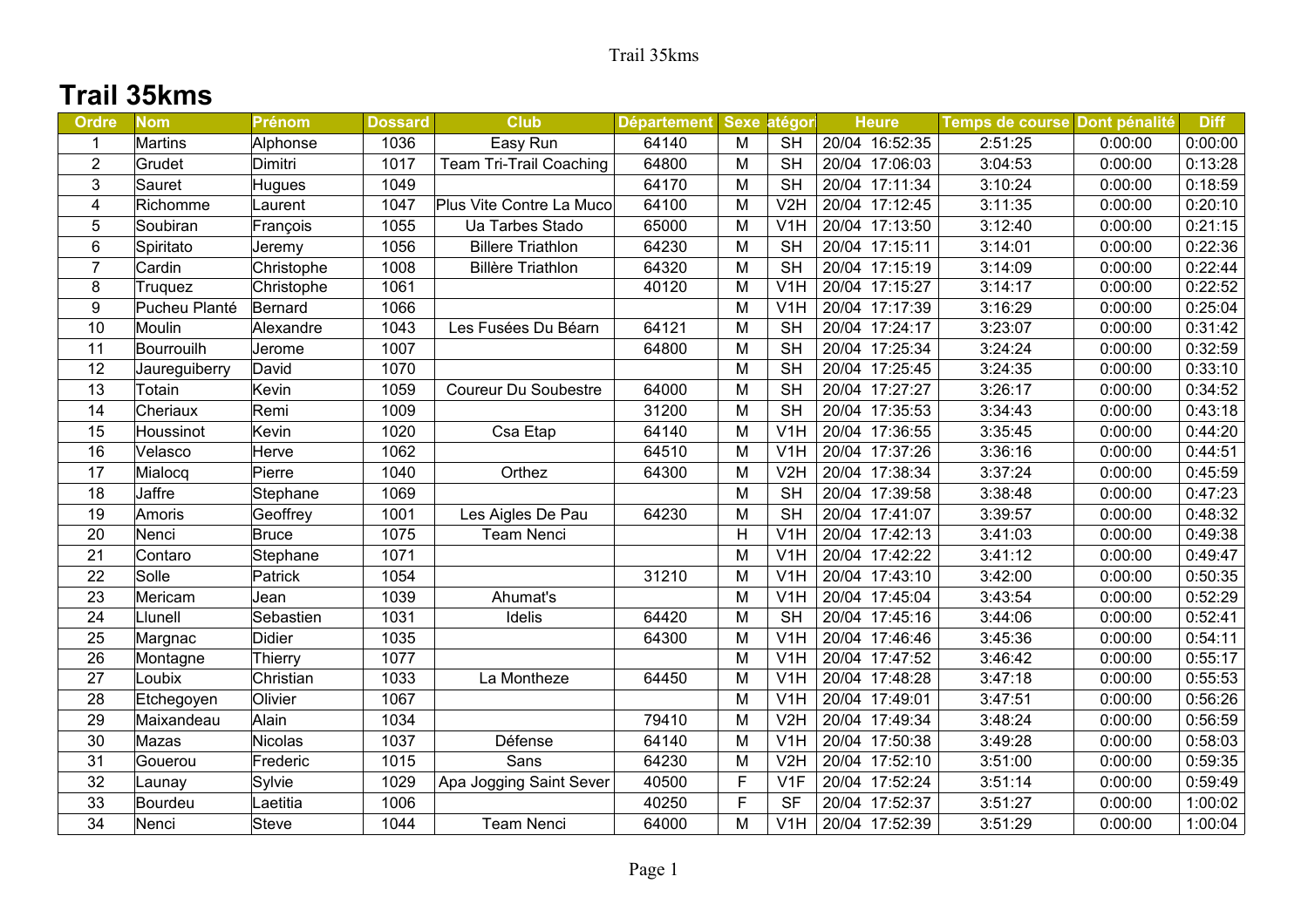| 35 | Sireau                | Aurelien       | 1053 | Les Fusées Du Béarn               | 64160 | Μ | <b>SH</b>        | 20/04 17:56:10 | 3:55:00 | 0:00:00 | 1:03:35 |
|----|-----------------------|----------------|------|-----------------------------------|-------|---|------------------|----------------|---------|---------|---------|
| 36 | Lacoste               | Thierry        | 1024 | <b>Billere Athletic Triathlon</b> | 64510 | M | V <sub>1</sub> H | 20/04 17:58:14 | 3:57:04 | 0:00:00 | 1:05:39 |
| 37 | Ripault               | Philippe       | 1076 |                                   |       | M | V <sub>1</sub> H | 20/04 17:59:59 | 3:58:49 | 0:00:00 | 1:07:24 |
| 38 | Courtade              | Michel         | 1063 | Cas Sauvagnon                     |       | H | V <sub>2</sub> H | 20/04 18:00:18 | 3:59:08 | 0:00:00 | 1:07:43 |
| 39 | Sautiran              | Cyril          | 1050 |                                   | 32150 | M | <b>SH</b>        | 20/04 18:00:53 | 3:59:43 | 0:00:00 | 1:08:18 |
| 40 | Blanchard             | Olivier        | 1073 |                                   |       | M | V <sub>1</sub> H | 20/04 18:01:59 | 4:00:49 | 0:00:00 | 1:09:24 |
| 41 | Coureau               | Guillaume      | 1010 |                                   | 81140 | M | <b>SH</b>        | 20/04 18:07:55 | 4:06:45 | 0:00:00 | 1:15:20 |
| 42 | De Guillebon          | Benoit         | 1011 | Touristes Du Béaern               | 64140 | M | V <sub>2</sub> H | 20/04 18:08:08 | 4:06:58 | 0:00:00 | 1:15:33 |
| 43 | <b>Balageas</b>       | Alexandre      | 1002 |                                   | 64121 | M | <b>SH</b>        | 20/04 18:11:39 | 4:10:29 | 0:00:00 | 1:19:04 |
| 44 | Grange                | Jean-Francois  | 1016 | Lous Descadenats                  | 64121 | M | V2H              | 20/04 18:12:09 | 4:10:59 | 0:00:00 | 1:19:34 |
| 45 | Laulhey               | Stéphane       | 1028 | Team 64/la Rainette               | 64230 | M | V <sub>1</sub> H | 20/04 18:15:19 | 4:14:09 | 0:00:00 | 1:22:44 |
| 46 | Lombardi              | Sylvain        | 1032 | <b>Section Paloise Escrime</b>    | 64230 | M | V <sub>1</sub> H | 20/04 18:17:10 | 4:16:00 | 0:00:00 | 1:24:35 |
| 47 | <b>Thibault</b>       | Cédric         | 1074 |                                   |       | M | <b>SH</b>        | 20/04 18:19:38 | 4:18:28 | 0:00:00 | 1:27:03 |
| 48 | Lafourcade            | Patrice        | 1026 | Adb                               | 65320 | M | V <sub>2</sub> H | 20/04 18:22:12 | 4:21:02 | 0:00:00 | 1:29:37 |
| 49 | Simonet               | <b>Didier</b>  | 1052 | Les Touristes Du Béarn            | 64000 | M | V <sub>1</sub> H | 20/04 18:24:04 | 4:22:54 | 0:00:00 | 1:31:29 |
| 50 | <b>Bordes</b>         | <b>Thierry</b> | 1005 |                                   |       | M | <b>SH</b>        | 20/04 18:24:35 | 4:23:25 | 0:00:00 | 1:32:00 |
| 51 | Firquet               | André          | 1012 |                                   | 64320 | M | V <sub>1</sub> H | 20/04 18:25:28 | 4:24:18 | 0:00:00 | 1:32:53 |
| 52 | Guitton               | Pascal         | 1018 |                                   | 64330 | M | V1H              | 20/04 18:26:27 | 4:25:17 | 0:00:00 | 1:33:52 |
| 53 | Gabriele              | Jean-Pierre    | 1014 |                                   | 64121 | M | V <sub>2</sub> H | 20/04 18:29:33 | 4:28:23 | 0:00:00 | 1:36:58 |
| 54 | Lafitte               | Johan          | 1068 |                                   |       | M | <b>SH</b>        | 20/04 18:30:26 | 4:29:16 | 0:00:00 | 1:37:51 |
| 55 | Berneron              | Stephane       | 1003 |                                   | 40380 | M | V1H              | 20/04 18:32:15 | 4:31:05 | 0:00:00 | 1:39:40 |
| 56 | Biron                 | Jerome         | 1004 |                                   | 64410 | M | <b>SH</b>        | 20/04 18:36:03 | 4:34:53 | 0:00:00 | 1:43:28 |
| 57 | Segura                | Christophe     | 1051 |                                   | 64140 | M | <b>SH</b>        | 20/04 18:37:15 | 4:36:05 | 0:00:00 | 1:44:40 |
| 58 | Hartanerot            | Remi           | 1065 |                                   |       | M | <b>SH</b>        | 20/04 18:37:28 | 4:36:18 | 0:00:00 | 1:44:53 |
| 59 | Duc                   | José           | 1072 |                                   |       | M | <b>SH</b>        | 20/04 18:42:03 | 4:40:53 | 0:00:00 | 1:49:28 |
| 60 | Delpan                | Eric           | 1064 |                                   |       | H | V <sub>1</sub> H | 20/04 18:44:16 | 4:43:06 | 0:00:00 | 1:51:41 |
| 61 | Suhubiette            | Lionel         | 1058 |                                   | 33700 | M | <b>SH</b>        | 20/04 18:44:51 | 4:43:41 | 0:00:00 | 1:52:16 |
| 62 | Suhubiette            | Bernard        | 1057 | Ac Pouillon                       | 40230 | M | V <sub>2</sub> H | 20/04 18:44:52 | 4:43:42 | 0:00:00 | 1:52:17 |
| 63 | Trandang              | Djima          | 1060 |                                   | 31170 | F | V1F              | 20/04 18:45:43 | 4:44:33 | 0:00:00 | 1:53:08 |
| 64 | Le Méliner            | Loig           | 1030 |                                   | 31500 | M | V <sub>1</sub> H | 20/04 18:45:45 | 4:44:35 | 0:00:00 | 1:53:10 |
| 65 | Miot                  | Eric           | 1042 |                                   | 33240 | M | V <sub>2</sub> H | 20/04 18:48:12 | 4:47:02 | 0:00:00 | 1:55:37 |
| 66 | Menanteau             | Eric           | 1038 |                                   | 33185 | M | V <sub>2</sub> H | 20/04 18:48:44 | 4:47:34 | 0:00:00 | 1:56:09 |
| 67 | Nougue Dessus Gregory |                | 1045 |                                   | 64510 | M | <b>SH</b>        | 20/04 19:02:09 | 5:00:59 | 0:00:00 | 2:09:34 |
| 68 | Milon                 | Philippe       | 1041 |                                   | 64320 | M | <b>SH</b>        | 20/04 19:02:20 | 5:01:10 | 0:00:00 | 2:09:45 |
| 69 | Forte                 | Pascale        | 1013 |                                   | 33210 | F | V <sub>1F</sub>  | 20/04 19:13:06 | 5:11:56 | 0:00:00 | 2:20:31 |
| 70 | Pretot                | Alice          | 1046 | Rapetou                           | 33210 | F | V <sub>1F</sub>  | 20/04 19:15:53 | 5:14:43 | 0:00:00 | 2:23:18 |